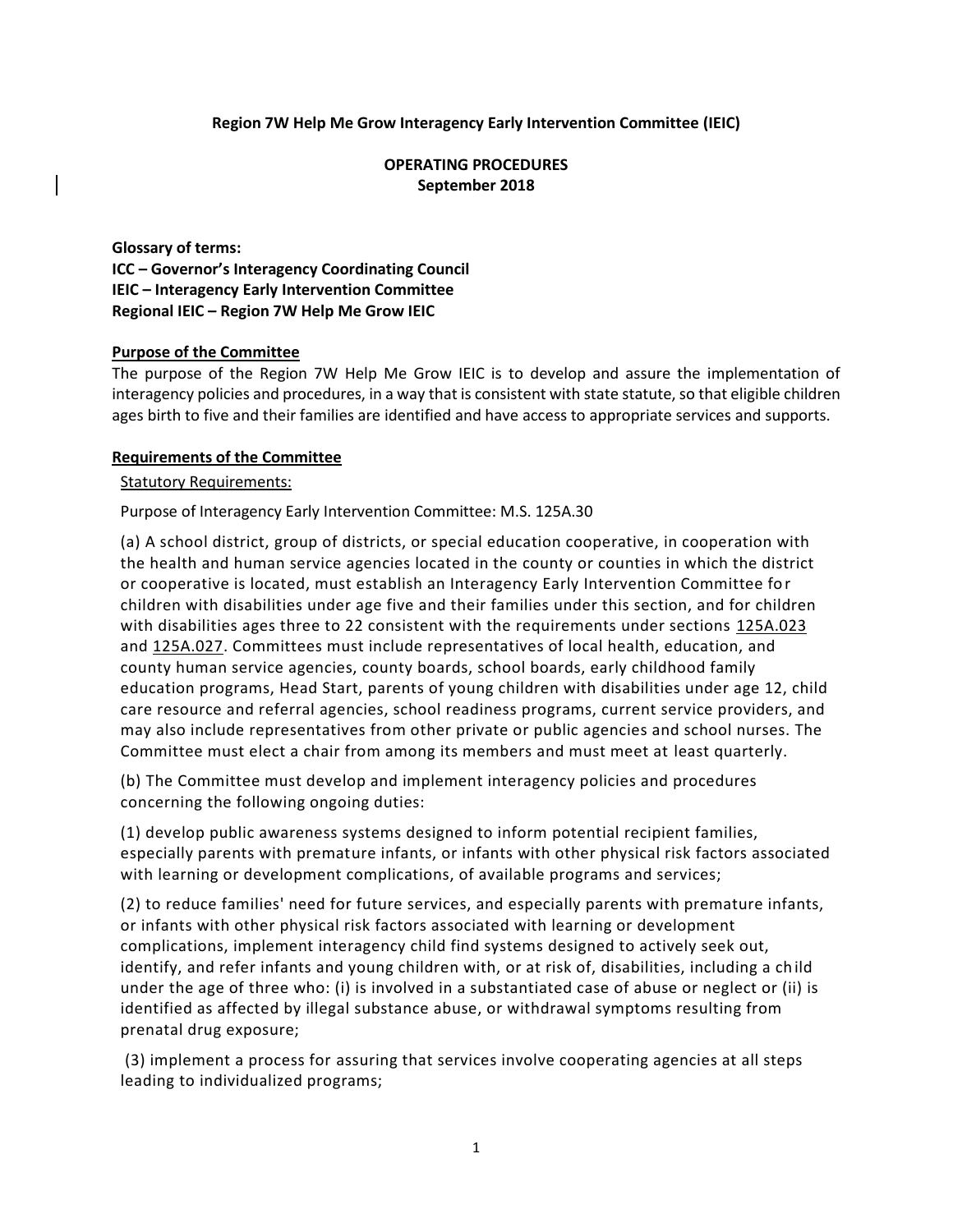(4) identify the current services and funding being provided within the community for children with disabilities under age five and their families;

(5) develop a plan for the allocation and expenditure of additional state and federal early intervention funds under United States Code, title 20, section 1471 et seq. (Part C, Public Law 108-446) and United States Code, title 20, section 631, et seq. (Chapter I, Public Law 89-313);

(c) The local Committee shall also participate in needs assessments and program planning activities conducted by local social service, health and education agencies for young children with disabilities and their families.

# **Responsibilities/ Priorities**

This section serves to clarify the required roles of the state, regional and local entities within the statewide early intervention system.

- **Lead Agency and State Partners:** Minnesota Department of Education is the lead agency for Part C Early Intervention services, with Minnesota Department of Health and Department of Human Services participating as state partners, in delivering a comprehensive and coordinated interagency system. State agency staff may attend and participate in the Region 7W HELP ME GROW IEIC as ex officio members.
- **Governor's Interagency Coordinating Council (ICC):** The Region 7W Help Me Grow designee will attend the ICC meetings and report the business of the Regional IEIC to the ICC in the role of a guest.
- **Special Education Administrative Units (SEAU):** The Region 7W Help Me Grow IEIC will collaborate with SEAUs to examine and distinguish local vs. regional priorities. Each SEAU will have a representative on the IEIC committee.
- **Other local agencies:** Linkages to local entities (community-based service providers) should be maintained. Social Services and Public Health from the counties of Stearns, Benton, Sherburne, Wright will be represented. SEAUs and local agencies will collaborate to maintain established relationships.

# **Operational Considerations**

**Fiscal Host:** The fiscal host for the Region 7W Help Me Grow IEIC is:

Benton Stearns Educational District, BSED.

A fiscal host has been designated by the IEIC. The agency designated as the fiscal host must be an eligible recipient of federal special education funds and agrees to expend these federal funds consistent with the approved budget and in accordance with the "Statement of Assurances" as signed by the district special education director/executive director.

Receipts are to be sent to BSED quarterly and all final receipts must be received by June 15 of each year. Funding priorities will be established through the annual work plan to help guide funding decisions. Committee action on budget items will be documented in minutes. Budget reports will be provided at each IEIC meeting. Funding requests will only be considered for future need (prior approval). Request for reimbursement for past expenditures will be denied.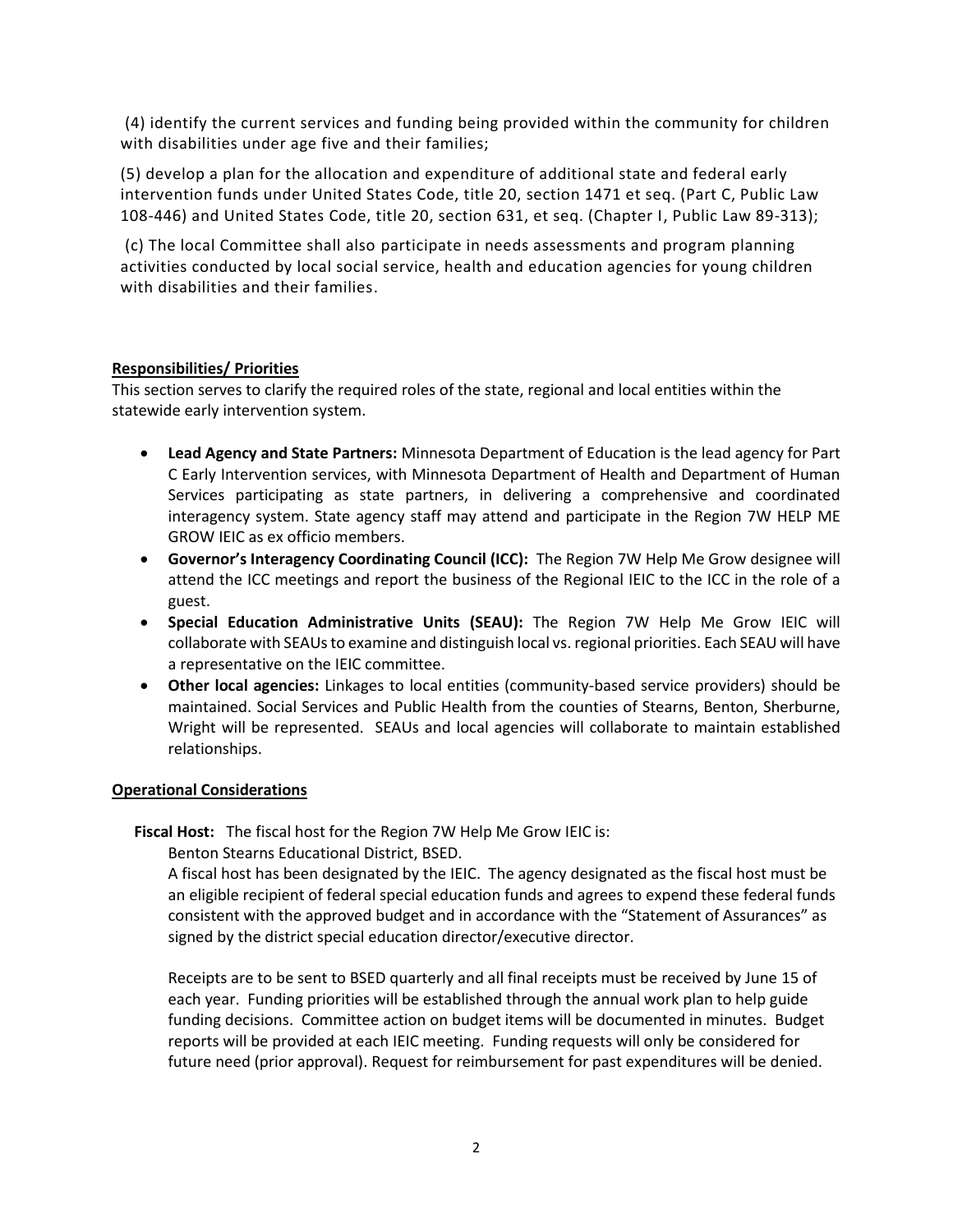#### **Website posting:**

Minutes, agendas, etc., need to be on a website. Meeting minutes, decisions and regional Committee work will be placed on the Milestones website, to make information available to other stakeholders and interested parties.

## **Process to change Operating Procedures:**

Changes proposed at one meeting would be voted on at the next scheduled Region 7W Help Me Grow meeting, after notification of all members.

Operating Procedures will be reviewed on an annual basis with the development of the annual work plan.

### **Demographics**

• **School Districts:** 7 SEAUs -Buffalo School District, Elk River School District, St. Cloud School District, Benton-Stearns Education District, MAWSECO, Sherburne- Northern Wright Cooperative, and West Central Education District.

**Counties:** Benton, Stearns, Sherburne, Wright **Head Start:** 2 Head Start Agencies **Reservations:** none

### **Membership**

**Mandated Sector Membership requirement:** (*according to st*atute) **Representation:** Up to 35members

- County Public Health 1 from each of the 4 counties (4)
- Education 1 from each SEAU (7)
- County Human Services 1 from each of 4 counties (4)
- County board  $-1-2$
- School board  $-1 2$
- Early Childhood Family Education/School Readiness programs 1-4
- Head Start 2
- Parents of young children with disabilities under age  $12 1 2$
- Child Care Resource and Referral 1
- Current service providers 1-3
- May also include representatives from:
	- o Private agencies ARC Midstate, Health Care providers
	- o Public agencies
	- o School nurses

**Public meeting**: Anyone is welcome to attend Region 7W Help Me Grow IEIC meetings. If a non-member would like to address Region 7W Help Me Grow IEIC they must contact the Chair, 3 weeks prior to meeting, in order to be placed on the agenda.

**Recruitment/ selection of members:** Determined by current Region 7W Help Me Grow, IEIC members based on membership.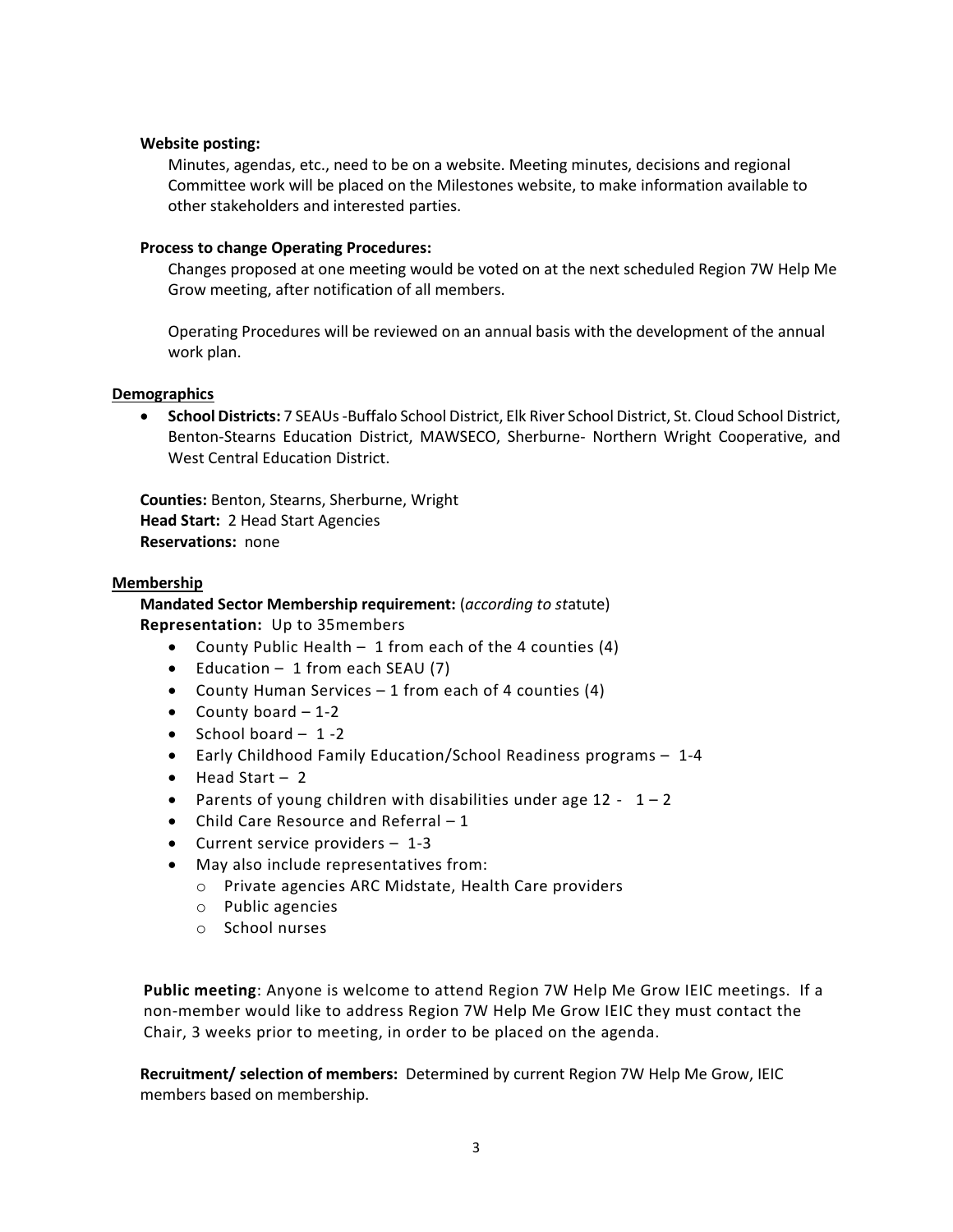**Officers:** Chair and Secretary. Each to hold this position for 2 years.

 **Assurance of area representation:** There is representation from each geographic area. The representative will bring information to and share information from those constituents.

 **Conflict of interest:** Any individual working for an agency that may benefit from a decision that is made would need to disclose that potential conflict of interest. No member of the Committee may cast a vote on any matter that would provide direct financial or other perceived benefit to that member or otherwise give the appearance of a conflict of interest.

**Terms of membership:** Each agency is responsible to provide a representative at each committee meeting. Agencies have the option of individually determining who will attend and the terms of that membership. Parent members will be paid a stipend to attend meetings.

### **Meetings**

### **Full IEIC Committee Meeting cycle:**

Quarterly meetings: 1 st Q: Summer 2<sup>nd</sup> Q: Fall 3 rd Q: Winter 4<sup>th</sup> Q: Spring

**Meeting notification:** Notices, agendas, and supporting documents (if possible) will be sent out electronically (unless requested otherwise) 2 weeks prior to meetings.

**Conducting Business/Rules of order:** Robert's Rules will be followed.

**Attendance:** All members are expected to attend each meeting.

If member is unable to attend a designee will be assigned and the chair will be notified. The designee shall have the authority to exercise the full privileges of the absent member.

If a designee is not available, the member will contact the chair to inform him/her of their absence.

#### **Cancelation of Meetings:**

In case of inclement weather the Chair and/or Secretary will determine when a meeting will be cancelled. Members will be notified via e-mail.

#### **Electronic participation:**

Electronic voting will be utilized as needed.

**Standing agenda format:** The agenda will be sent to each member two weeks prior to the meeting. The Chair is responsible for sending out all agenda's to membership. If Chair is unable to do this, and it is then the Secretary's responsibility. There will always be an "other" item on the agenda. Additions to the agenda can be added at the meeting as long as there is a majority vote.